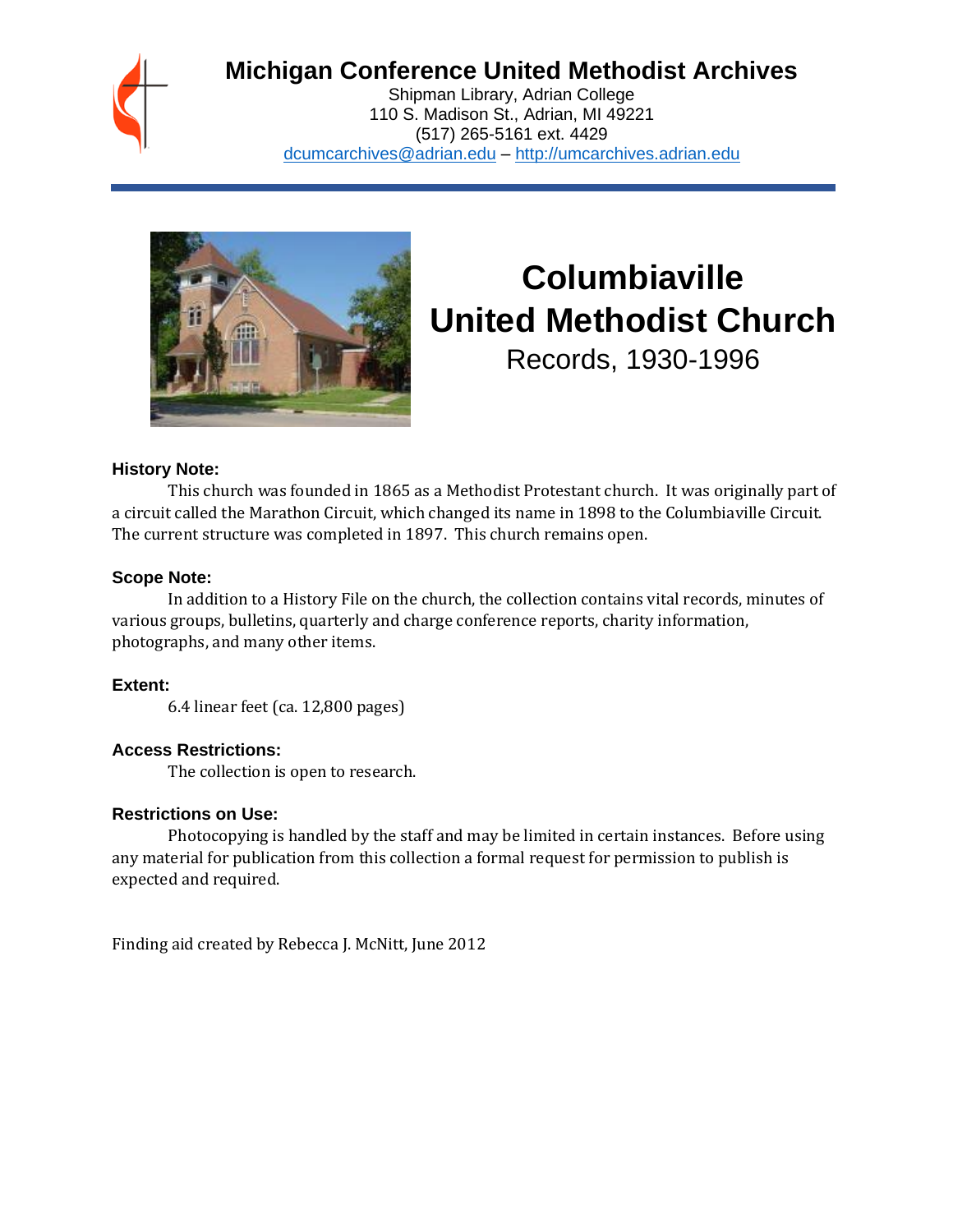### **Appointments List**

- 1853-1854: Oliver Earl & Horace C. Hutchins
- 1854-1855: To be supplied
- 1855-1856: Charles Mann
- 1856-1857: Jesse Kilpatrick
- 1857-1858: William Blake & Charles D. Covil
- 1858-1859: George W. Davis
- 1859-1860: Henry W. Hicks
- 1860-1861: Joseph F. Kellogg & Anson Omans
- 1861-1862: Anson Omans
- 1862-1863: Wyman Clark
- 1863-1864: Sullivan Clark
- 1864-1865: To be supplied
- 1865-1866: Peter Hicks
- 1866-1867: Charles Wycoff
- 1867-1868: Jared Warner
- 1868-1869: Charles D. Covil
- 1869-1871: William Henryes
- 1871-1872: Jacob D. Shults
- 1872-1873: Jason Gee
- 1873-1874: Cyrus S. Greene
- 1874-1876: Peter R. Snyder
- 1876-1877: William Henryes
- 1877-1878: Levi Magee
- 1878-1879: Austin B. Hathaway
- 1879-1881: William Cope
- 1881-1883: James F. Emerick
- 1883-1886: Samuel Riley
- 1886-1887: J. Kelley
- 1887-1888: William Bradley & George W. Kinney
- 1888-1889: George W. Kinney
- 1889-1890: George Wesley Wright
- 1890-1891: William H. Flint
- 1891-1892: Elias M. Butler
- 1892-1894: Robert Rutledge
- 1894-1897: Jesse M. Crandall
- 1897-1900: William H. Cole
- 1900-1901: William H. Cole & James E. Harris
- 1901-1902: George W. Durkee
- 1902-1903: Wilbur S. Ostrander
- 1903-1904: George H. Curts
- 1904-1906: Andrew Caldwell
- 1906-1908: John H. Reilly
- 1908-1910: William H. Cole
- 1910-1912: Archie Scott
- 1912-1916: Benjamin G. Sutton
- 1916-1919: Clarence L. Ellis
- 1919-1920: John C. Davis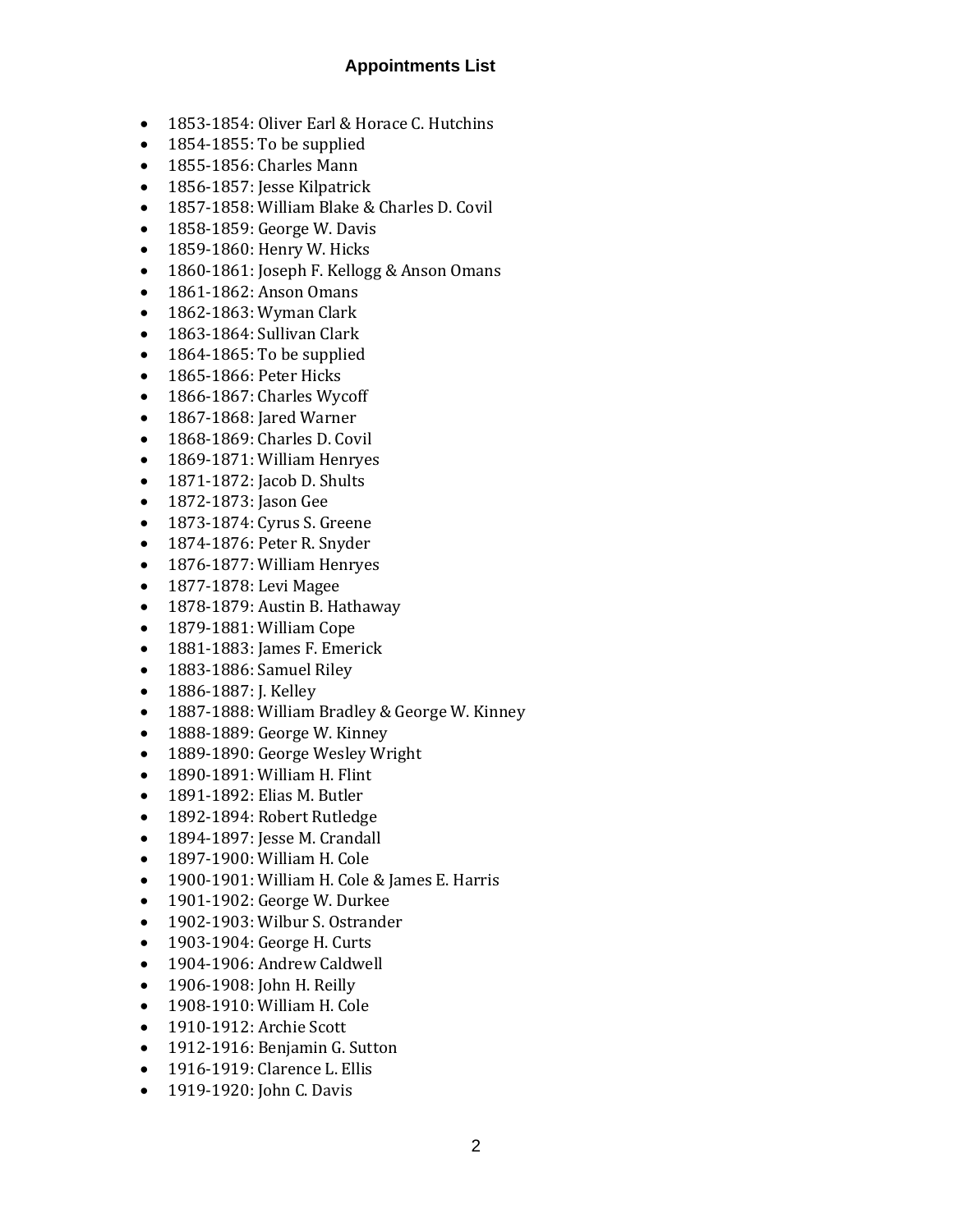# **Appointments List**

- 1920-1921: Charles F. Stroup
- 1921-1922: Fred E. Hart
- 1922-1924: Arthur B. Fockler
- 1924-1930: William Henry Clark
- 1930-1934[: Charles I. Bragg](http://umcarchives.adrian.edu/clergy/braggci.php)
- 1934-1935[: Charles I. Bragg](http://umcarchives.adrian.edu/clergy/braggci.php) & Bertram R. McNally
- 1935-1936: Daniel W. Ryan
- 1936-1939: Edward G. Swadling
- 1939-1940: Edward G. Swadling & Richard Brandt
- 1940-1941: Richard E. Bachus
- 1941-1944: Benjamin F. Slates
- 1944-1945: Earl McClintock
- 1945-1946: George A. Marshall
- 1946-1950: Fred E. Wager
- 1950-1952: Charles B. Rodway
- 1952-1953: Carroll Merton Spaulding
- 1953-1954: Emerald B. Dixon
- 1954-1955: James N. Cobb & Sherman T. Richards
- 1955-1956: James N. Cobb
- 1956-1957: Gordon F. Gale
- 1957-1958: Douglas Arthur Davies & Gordon Francis Gale
- 1958-1959: Douglas Arthur Davies
- 1959-1962: Imogene A. Quinn
- 1962-1963: Clare R. Patton
- 1963-1964: Clare R. Patton & Stanley P. Kirn
- 1964-1967: Clare R. Patton & Harold R. Krieg
- 1967-1969: Harold R. Krieg & Theodore H. Bennink
- 1969-1971: Theodore H. Bennink
- 1971-1982: John F. Greer
- 1982-1985: Lawrence C. Brooks
- 1985-1993: Stephen E. Wenzel
- 1993-1998: Frederick O. Timm
- 1998-2002: Margaret A. Paige
- 2002-2009: AmyLee Brun Terhune
- 2009-2010: Kim D. Spencer
- 2010-2013: Kristen I. Parks
- 2013-Present: Esther A. Irish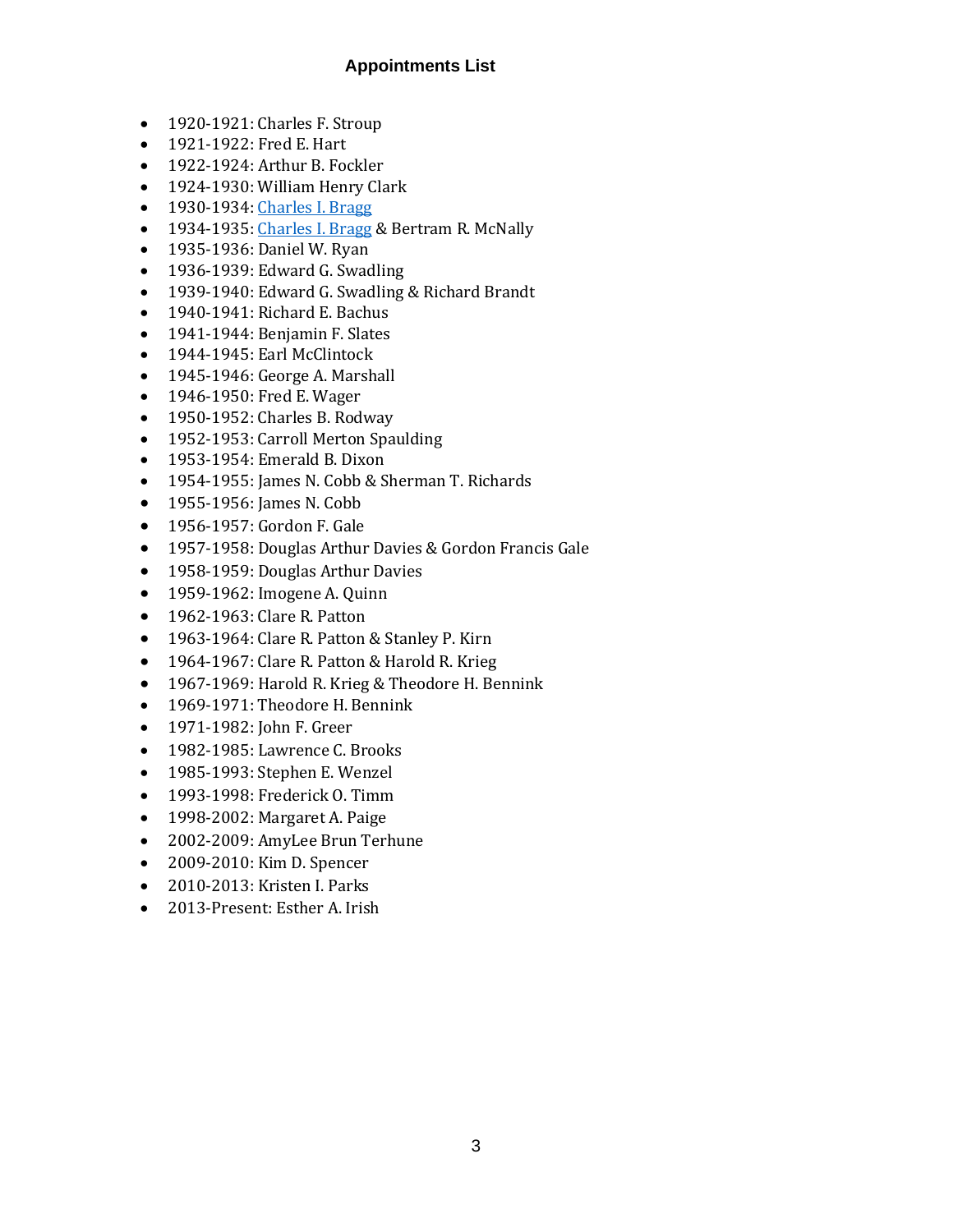#### **Container Contents**

### **Box 1 Columbiaville**

- Accident Report, 4 April 1991
- Administrative Board
	- o 1973-1978
	- $O$  1979-1982
	- o 1983-1991
- Anniversaries
- Annual Conference Reports, 1985-1991
- Apportionments, 1985-1991

### **Box 2 Columbiaville**

- Attendance
	- o 1985-1990
	- o 1991
	- o Undated
- Bethel Church
- Birthdays
- Board of Trustees
- Board of Trustees (Bids)
- Board of Trustees
	- o Meeting Minutes, 1985-1990
	- o Notebook, 1983-1988
- Break-In, 9 April 1990
- Building Committee, 1961-1966
- Bulletins
	- o 1975-1979

#### **Box 3 Columbiaville**

- Bulletins
	- o 1980
	- o 1981
	- o 1982
	- o 1983
	- o 1984-1985
- Cancelled Checks, 1963-1979
- Candidate for Ministry
- Catechisms
- Certificates
- Charge Conference Reports
	- o 1969-1971
	- o 1981-1987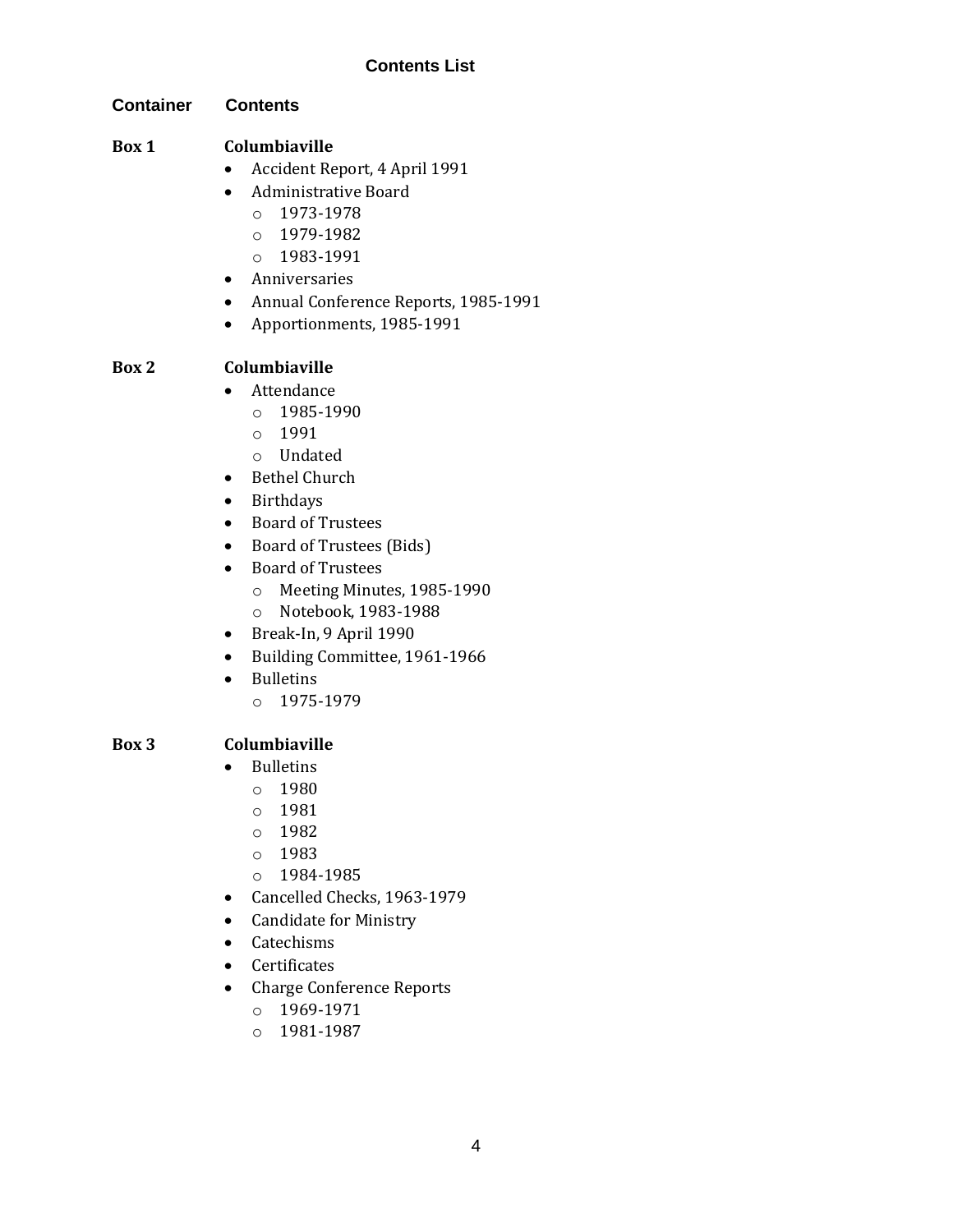#### **Container Contents**

### **Box 4 Columbiaville**

- Charge Conference Reports
	- o 1988-1990
- Checking Account Statements and Registers
- Chelsea Retirement Home Donations, 1987-1989
- Christmas Families
- Church Accounts, 1965-1973
- Church Conference Reports
	- o 1983-1987
	- o 1988-1989

# **Box 5 Columbiaville**

- Church Conference Reports
	- o 1990-1993
	- o 1994-1996
- Church Directories, 1982-1986
- Church Members Account Numbers
- Church of the Year, 1990
- Church Records
	- o Membership Transfers, 1954-1968
	- o Memberships
		- 1972-1981
		- 1979-1985
		- 1982-1984
	- o Baptisms, 1983-1985
	- o Marriages Licenses and Wedding Work-Orders
		- 1985-1987

# **Box 6 Columbiaville**

- Church Records
	- o Marriages Licenses and Wedding Work-Orders
		- **•** 1988-1990
	- o Baptisms, 1990-1991
	- o Memberships, 1991
	- o Marriages Licenses and Wedding Work-Orders, 1991-1992 and Undated
	- o Membership Transfers, Undated
- Church Treasurer's Record
	- o 1946-1947
	- o 1947-1948
	- o 1966
	- o 1991
- Church Use Policies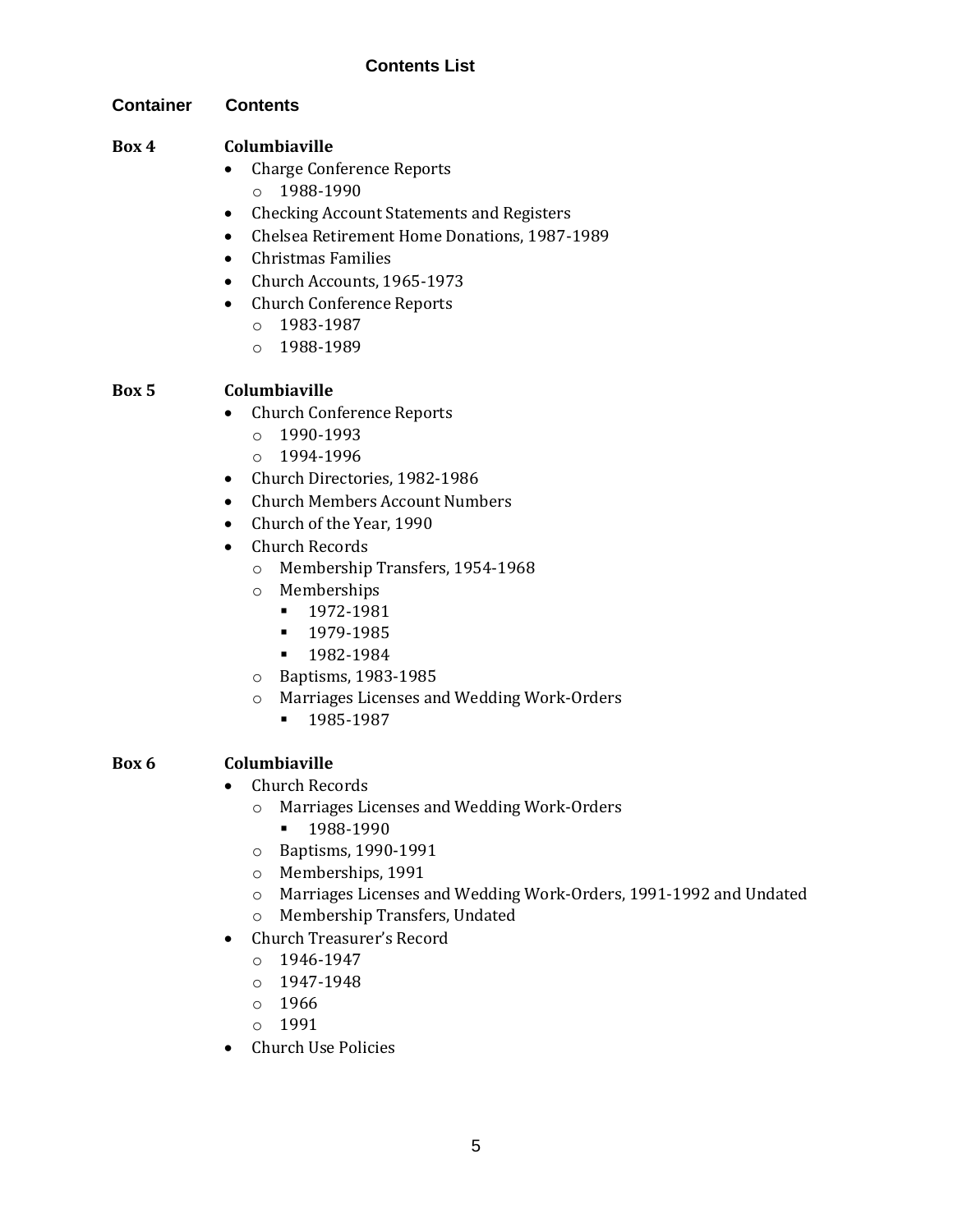#### **Container Contents**

### **Box 7 Columbiaville**

- Clergy Support Information
- Committee on Membership and Evangelism/Committee on Education, 1959- 1967
- Committee on Nominations Reports, 1988-1990
- *The Connection*, 1977-1978
- Correspondence
	- o Received, 1986-1991
	- o Sent
		- 1988-1990
		- 1991
- Discipleship Resources

# **Box 8 Columbiaville**

- Encumbered Funds, 1990
- Evangelism Committee
- Finance and Budget
- Finance Committee Meeting Minutes, 1991
- Financial Data
	- o 1975-1982
	- o 1983
	- o 1984
- *The First Ladies of the White House* (play)
- Flint District Board of Mission and Church Extension Apportionment, 1989- 1990
- Food Bank (Genesee)
	- o 1989-1991
	- o 1993
	- o 1995-1997

# **Box 9 Columbiaville**

- Food Pantry (Caro)
- Food Pantry (Lapeer)
- Friendship Class Minutes
	- o 1956-1972
	- o 1975-1980
- Group Ministries
- Harvey, Frank Roughton
- History File

# **Box 10 Columbiaville**

- Holiday Gift Program
- Home Missions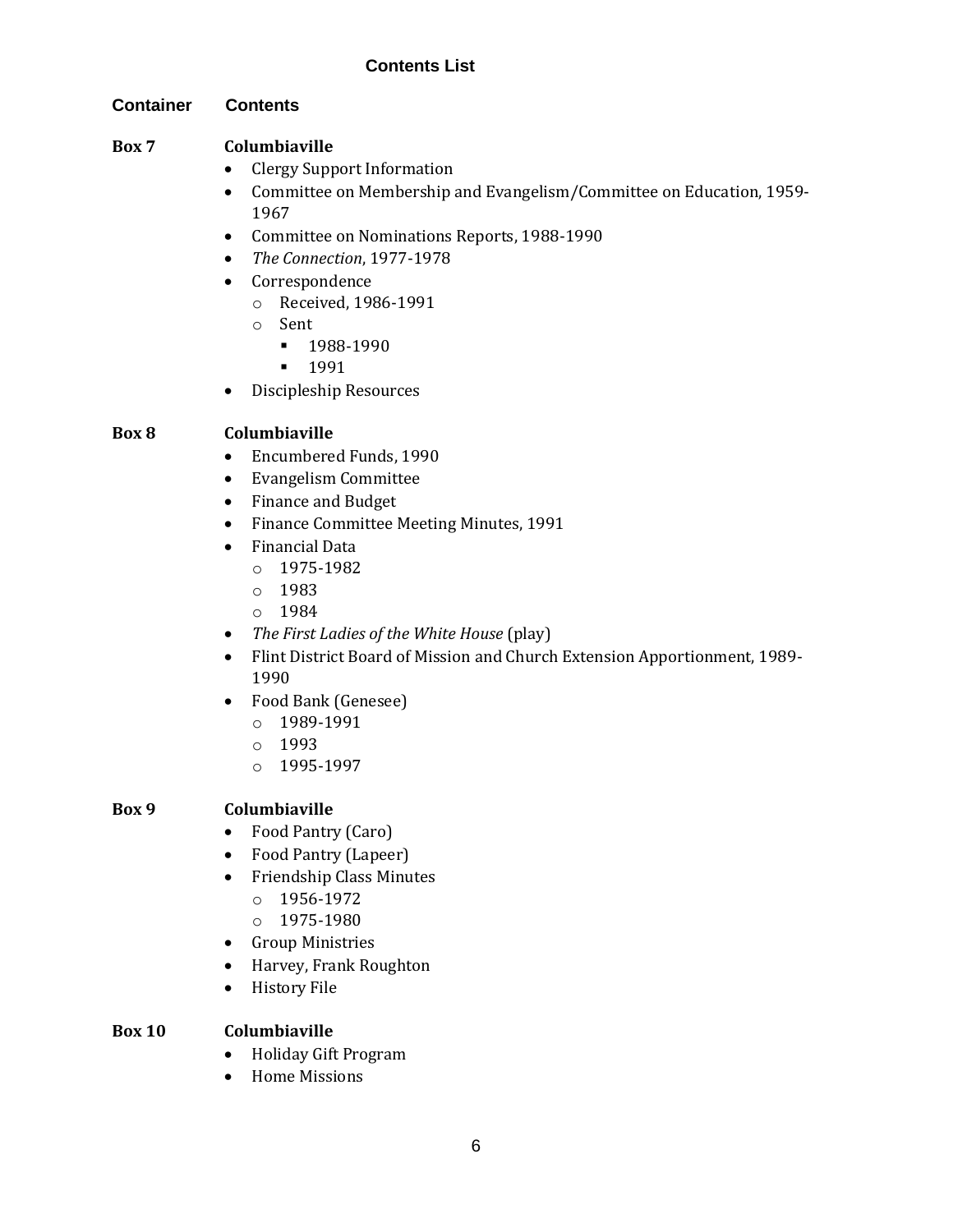### **Container Contents**

- Internships
	- o 1987
	- $O$  1988-1990
- Lay Council Meeting Minutes, 1990-1991
- Lenten Materials
- Membership Surveys, 1975-1981
- *Meth-O-Link*  $O$  1978-1981

### **Box 11 Columbiaville**

- *Meth-O-Link*
	- o 1982-1985
- Methodist (Protestant) Class Book, 1930-1948
- Missions
- News Clippings
- Nursery Information
- Offerings and Expenditures
	- o 1934-1941
	- o 1941-1943
	- o 1956-1967

# **Box 12 Columbiaville**

- Official Board
	- o 1959-1965
	- o 1966-1967
	- o 1968-1969
- Official Board Meeting Minutes, 1960-1973
- Official Program Planning Calendar, 1993
- Pastor-Parish Relations Committee
- Pastor's Information
- Petitions
- Photographs
- Pledge Cards
- Quarterly Conference Reports
	- o 1946-1959

# **Box 13 Columbiaville**

- Quarterly Conference Reports
	- o 1960-1965
	- $0 1966 1968$
	- o Undated
- Receipts
- Shepherd Program
- Star Class Minutes, 1959-1963